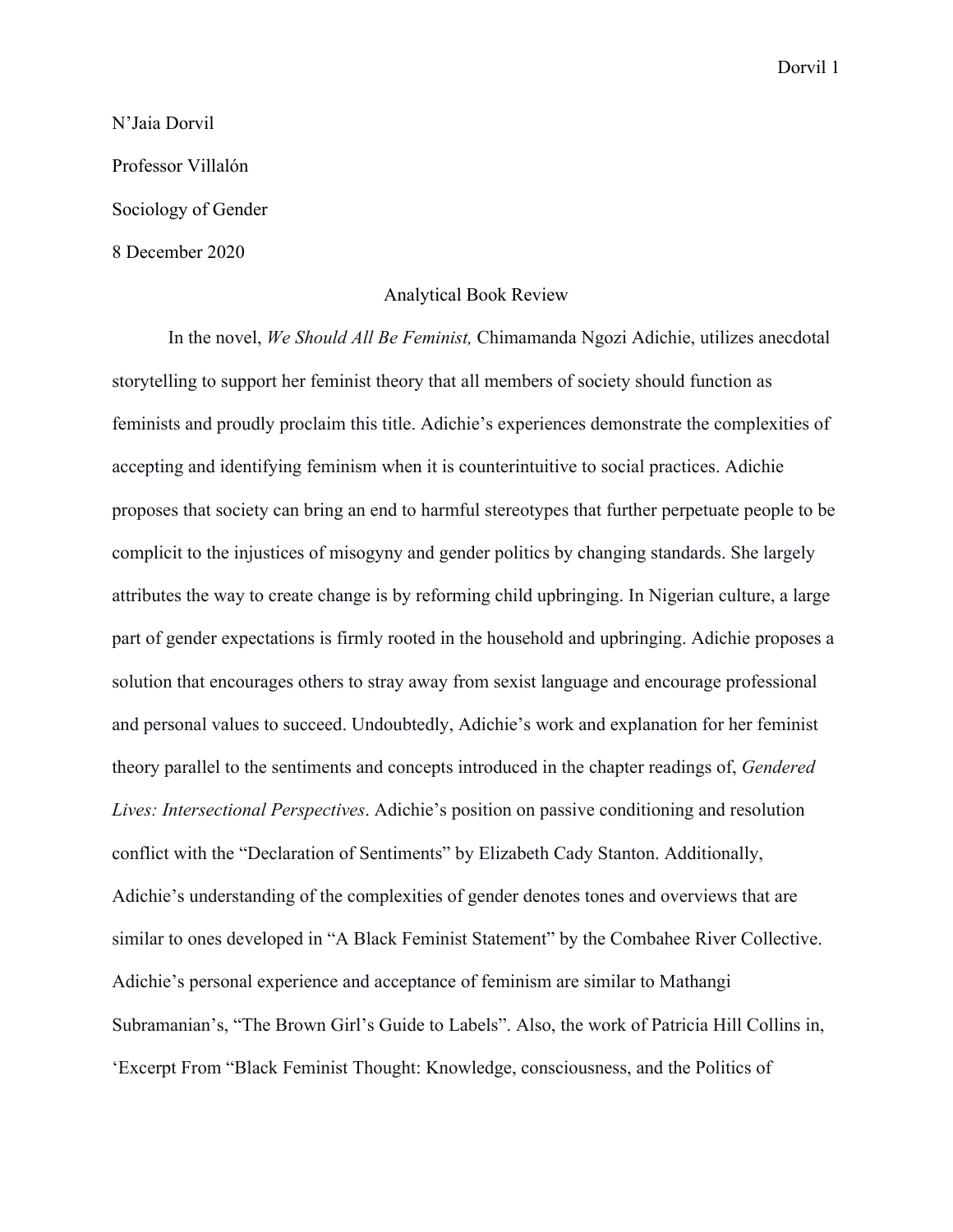Empowerment" is useful because it poses an explanation for the approach and perspective Adichie used when formulating her theory. Lastly, in "Does Gender Matter? Notes Toward Gender Liberation," Loan Tran demonstrates an expansive intersectional approach to gender and identity that differs from Adichie's work.

To begin, Adichie's position on the passive experience of misogyny and theorized solution to the complexities of feminism conflicts with Elizabeth Cady Stanton's "Declaration of Sentiments". As a preface, the ideas behind their messages are the same; however, their explanations are different. For example, in the novel, to demonstrate passive sexism, Adichie shares the experience she had in the classroom setting as a child to portray her early encounters with gender-based discrimination. In this anecdote, her childhood teacher presented the classroom with the highly-anticipated job of classroom monitor. The teacher imposed an exam to determine the person that she would choose for the classroom job. Although Adichie scored the highest on the exam, the teacher did not choose her for the job because the position was only for male students. She explained she was upset because the teacher and her classmates expected Adichie to get over it, and this was her norm. Conversely, the work of Stanton directly addresses the issues with passive gender-discrimination. Stanton attributes passive sexism to the expectation of women to adhere to a moral code that differs from men. She suggests that women are conditioned to become dependent on men by the societal standards that have permitted men to destroy women in the relationships of confidence, power, and self-respect. The two positions differ, by Adichie's reliance on anecdote and expectation for the audience to conclude that this is an example of passive feminism and only waiting until the end of the novel to suggest ways to resolve this complex, whereas Stanton's words are direct and promote a thorough understanding of the way sexism is morally-woven into society. This feature of Stanton's argument is most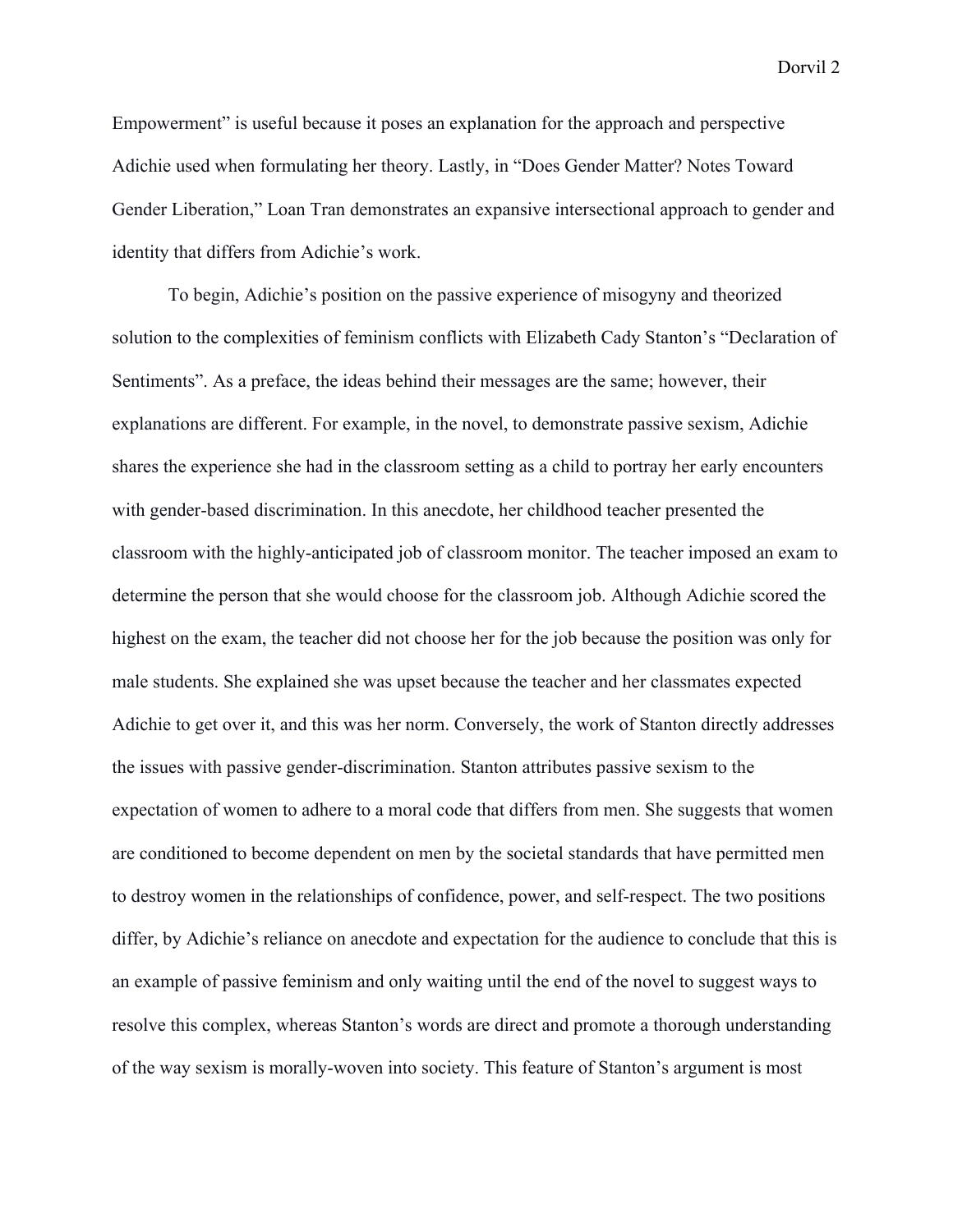similar to Adichie's position on creating change for the future success of feminism. Adichie asserts that change is possible by altering the upbringing of children. She suggests that raising children away from gender norms and expectations, similar to those mentioned by Stanton, can stunt growth in the realm of feminism. She affirms Stanton's words by suggesting that girls experience encouragement to cater to the egos of men. Stanton explains that change happens by the curation of women and the aid provided by people in power. She prefaces this by saying women should be able to occupy space, and if a law ignores this liberation, it must be modified. Again, Stanton is more direct in her approach to the concepts of sexism and creating change, and Adichie takes a more personal approach. Adichie's approach could be better substantiated if she added Stanton's direct approach to her theory.

 Next, Adichie's understanding of the complexities of gender is similar to tones and overviews developed in "A Black Feminist Statement" by the Combahee River Collective. The work of Adichie and the Combahee River Collective presents a broader view of matters relating to gender. For instance, in "A Black Feminist Statement," the Combahee River Collective addressed issues about the intersecting identities of Black women. They used their meetings to discuss the ways the American political system has disadvantaged Black women by the methods of "racial, sexual, heterosexual, and class oppression" (Combahee River Collective 28). Although Adichie's experience with race is different, it does not take away from the broader view of oppression that she emphasizes in her writing. In her novel, Adichie informs the audience that Black women in Nigeria experience several forms of oppression; occupational, sexual, and class oppression are a few of many methods. Adichie refers to the political and social system that undeniably works against Black women when she told the story of being stopped by a security guard when she entered a hotel unaccompanied. She felt uncomfortable and thought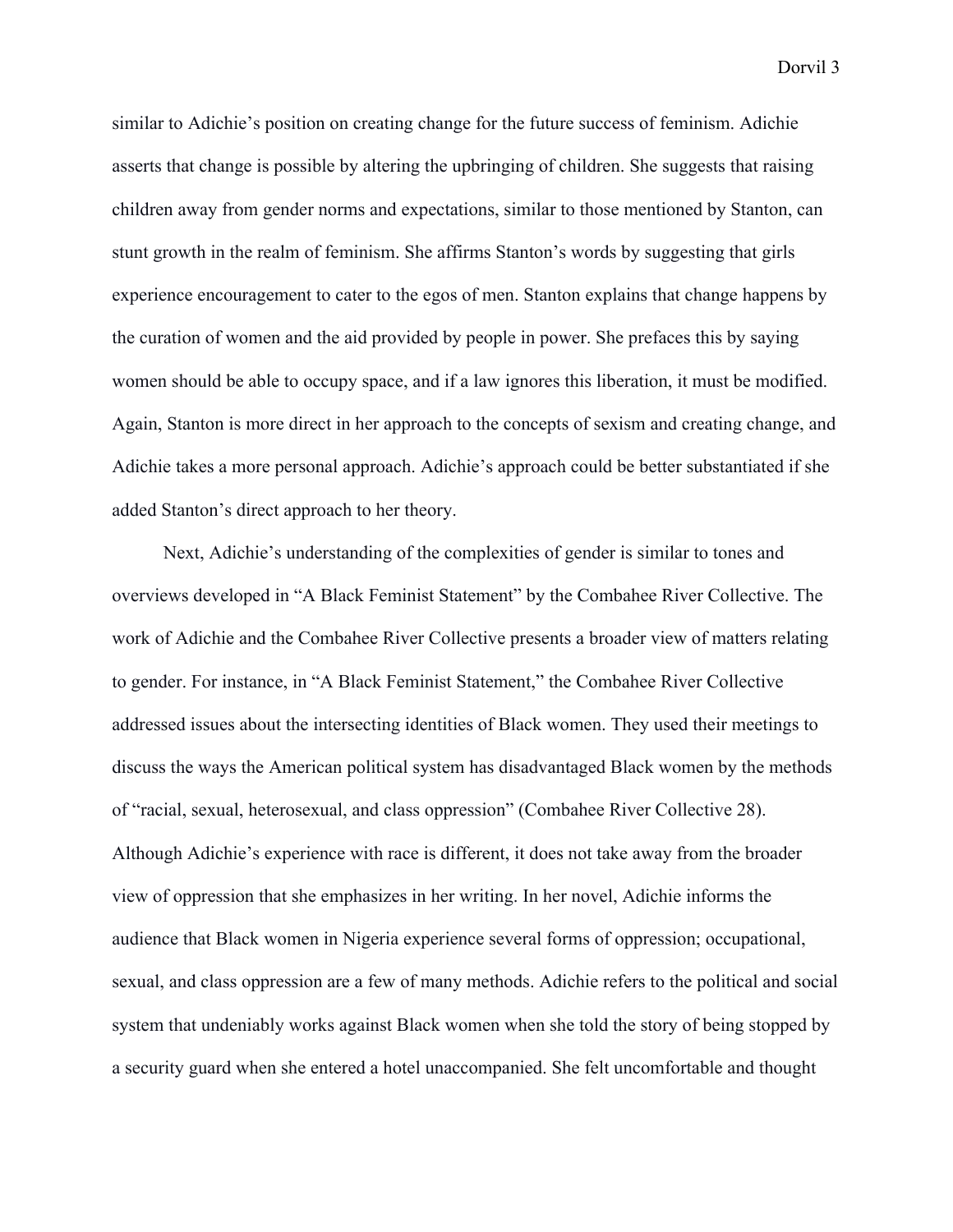presenting her keycard to her room would not stop the interrogation. She explains that she was a target because of the assumption that "a Nigerian female walking into a hotel alone is a sex worker" (Adichie 19). Moreover, the Combahee River Collective declare Black feminism as a movement that is personal and often calls Black women to refer to their experiences to explain the reinforcements of gender stereotype. The Combahee River Collective explained, "Black feminists often talk about their feelings of craziness before becoming conscious of the concepts of sexual politics, patriarchal rule, and most importantly, feminism" (Combahee River Collective 29). The aforementioned is a similar method Adichie uses to demonstrate her encounters and struggles with feminism and identifying herself as a feminist. In both texts, the author either refers to or utilizes storytelling to make present instances of discrimination and further expand on the difficulties that Black women experience.

 Likewise, the approach and perspective Adichie used when formulating her theory can be explained by the work of Patricia Hill Collins in, 'Excerpt From "Black Feminist Thought: Knowledge, consciousness, and the Politics of Empowerment". In this reading, Collins focuses on Black feminist thought to address the concessions of theorizing in adherence to the dominant culture. Often, this does not include the perspective of Black women. Collins identified a transition of Black women relying on personal experience, instead of relaying information inherence with the dominant standard, in efforts to clarify their positions on feminism from an approach that is situated in their identity. In the text, Collins references situated knowledge, subjugated knowledge, and partial perspectives which are approaches that are utilized in the Black feminists' approach. Collins admits that it does not "discover absolute truth," but it can destabilize the dominant group which is a major step in the right direction (Collins 74). Adichie's work takes an approach from each group of situated knowledge, subjugated knowledge, and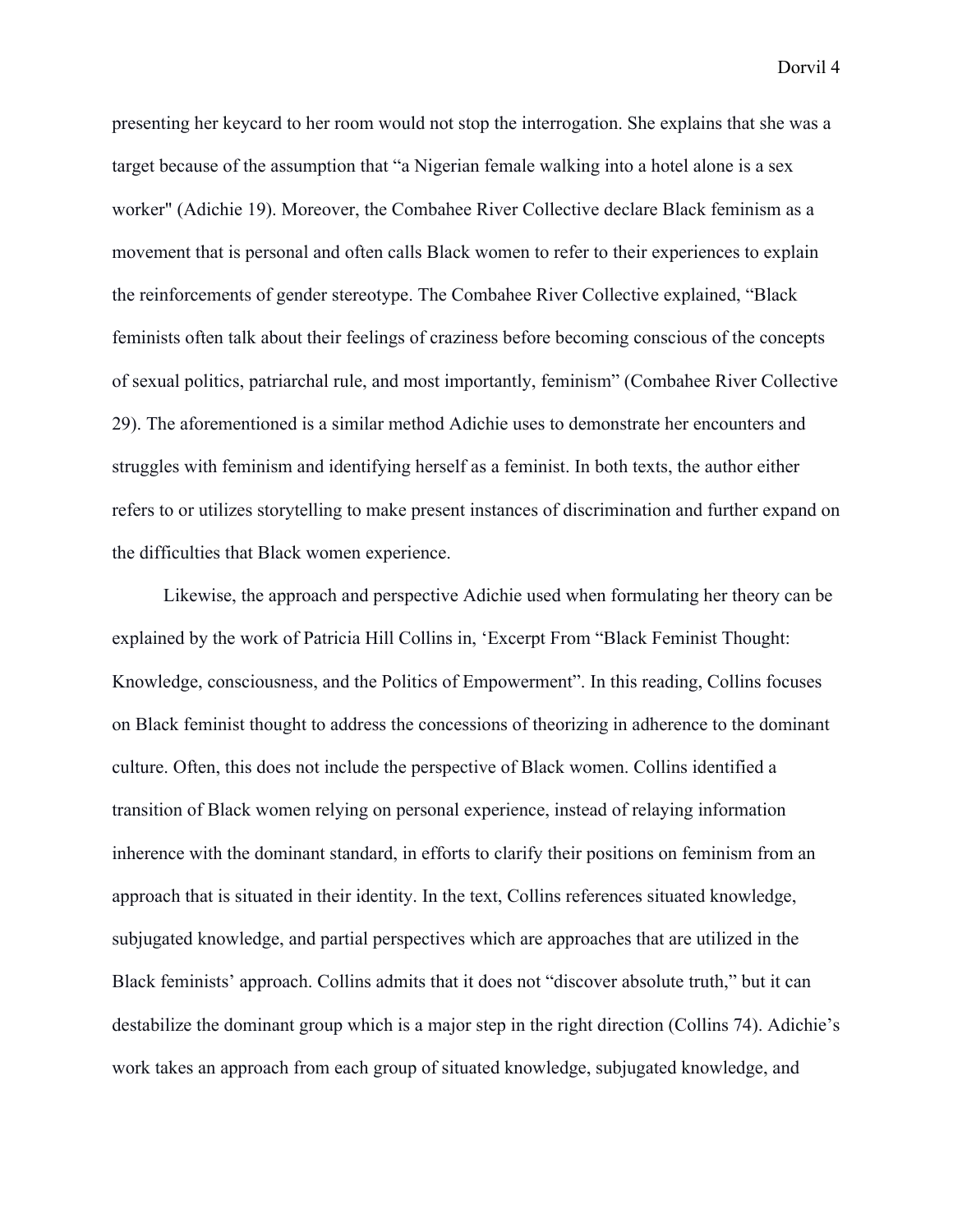partial perspective. She uses personal experience to present grounds that formulated her theory that all people should be feminists. Although this insight, is extremely helpful, because it sheds insight into a perspective that is neglected by society's dominant culture, one must acknowledge that it does not have a complete value which, "allows it to discover the absolute truth" of feminism (Collins 74). Collins perfectly captures the minor issue with Adichie's work when she said, "Existing power inequalities among groups must be addressed before an alternative epistemology….can be utilized" (Collins 74). Adichie's work is a great stepping stone to unlocking larger issues with feminism and formulating methodologies to resolve them, but it is missing more perspective.

Also, Adichie's personal experience with accepting feminism is similar to Mathangi Subramanian's journey in, "The Brown Girl's Guide to Labels". In "The Brown Girl's Guide to labels," the author notes that throughout her life she refused to identify herself as a feminist. She associated the term feminist with wild women that burned bras and grew out armpit hair with a vengeance. She also interpreted it as a movement of reclaiming the word sexy. This aspect made Subramanian feel as though the movement was not made for women like her—brown women, because only white women are in a capacity to reclaim sexiness since they are the standard of beauty and sex appeal. As Subramanian entered adulthood, she discovered the true meaning of feminism once she was introduced to inclusive feminist text. In a reading, she discovered the term, "third world feminist" (Subramanian 37). To be a third-world feminist is to "[acknowledge] that women did most of the world's work, and were therefore fighting for the right to rest" (Subramanian 37). The phrase, third world feminist, taught Subramanian that feminism does not have to be narrow and only cater to benefit white women (Subramanian 37). This feminist perspective accepted her for her identity, and she claimed it proudly. Similarly,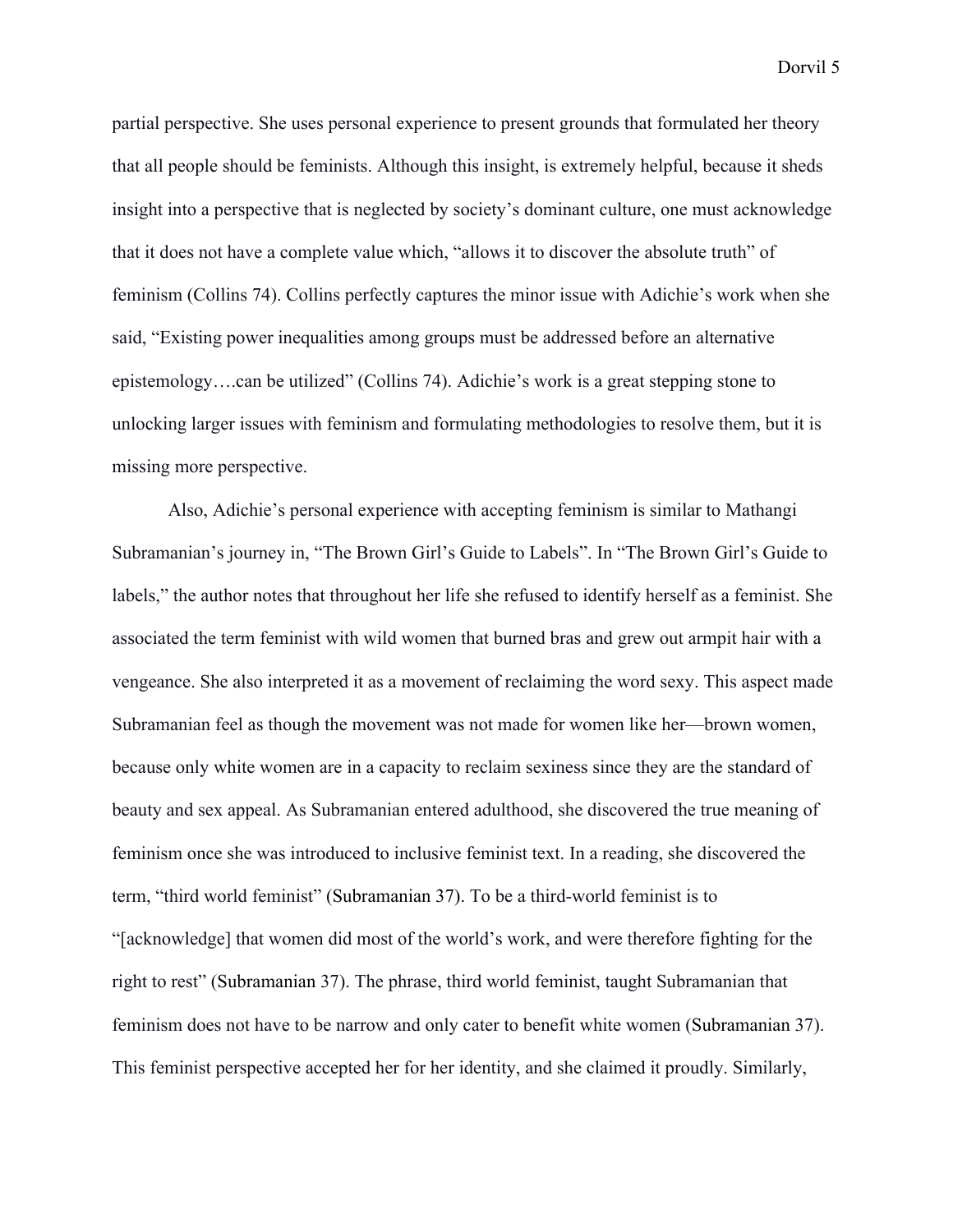Adichie initially rejected the label, feminist when her childhood friend told her, "You know, you're a feminist" (Adichie 8). At the time, she did not know what the word meant but was able to draw a negative connotation by the tone used by her friend. When she entered into adulthood and began to streamline feminist writing and articles, many people disproved and called her an unhappy feminist. Utilizing the tactic of sarcasm, Adichie used the label, "Happy Feminist" to identify herself (Adichie 9). She continued to receive pushback from her community as she refined the label of her feminist identity to align with personal experiences and systems of beliefs. Adichie's journey is similar to Subramanian's because she was able to reject stereotypes that are associated with feminism and manage to reclaim a variation of the title that would recognize the other traits of her identity.

Finally, Loan Tran's "Does Gender Matter? Notes Toward Gender Liberation," validates a broadly intersectional approach to gender and identity that Adichie's work does not directly confront. For example, Tran emphasizes the notion that gender liberation is also an issue for transgender, gender non-conforming, poor, migrant, and third-world women and people. Although feminist groups have a record for not including these groups, the groups can still benefit from the advocacy of women's rights. Tran clarifies this by connecting the differences of lived experience between transgender and cisgender women and stressing that they share the broader experience of patriarchal oppression. In their writing, Tran is formulating their feminist theory with the considerations of other groups in mind and relating their issues to the problems that Trans also experiences in their group of gender non-conforming people. This method is effective because it forces the audience to be respectful of differences and recognizes the greater value of similarities that are experienced across groups. Adichie's text is different from Tran's because she stays within her perspective of being a Black Nigerian woman and does not make an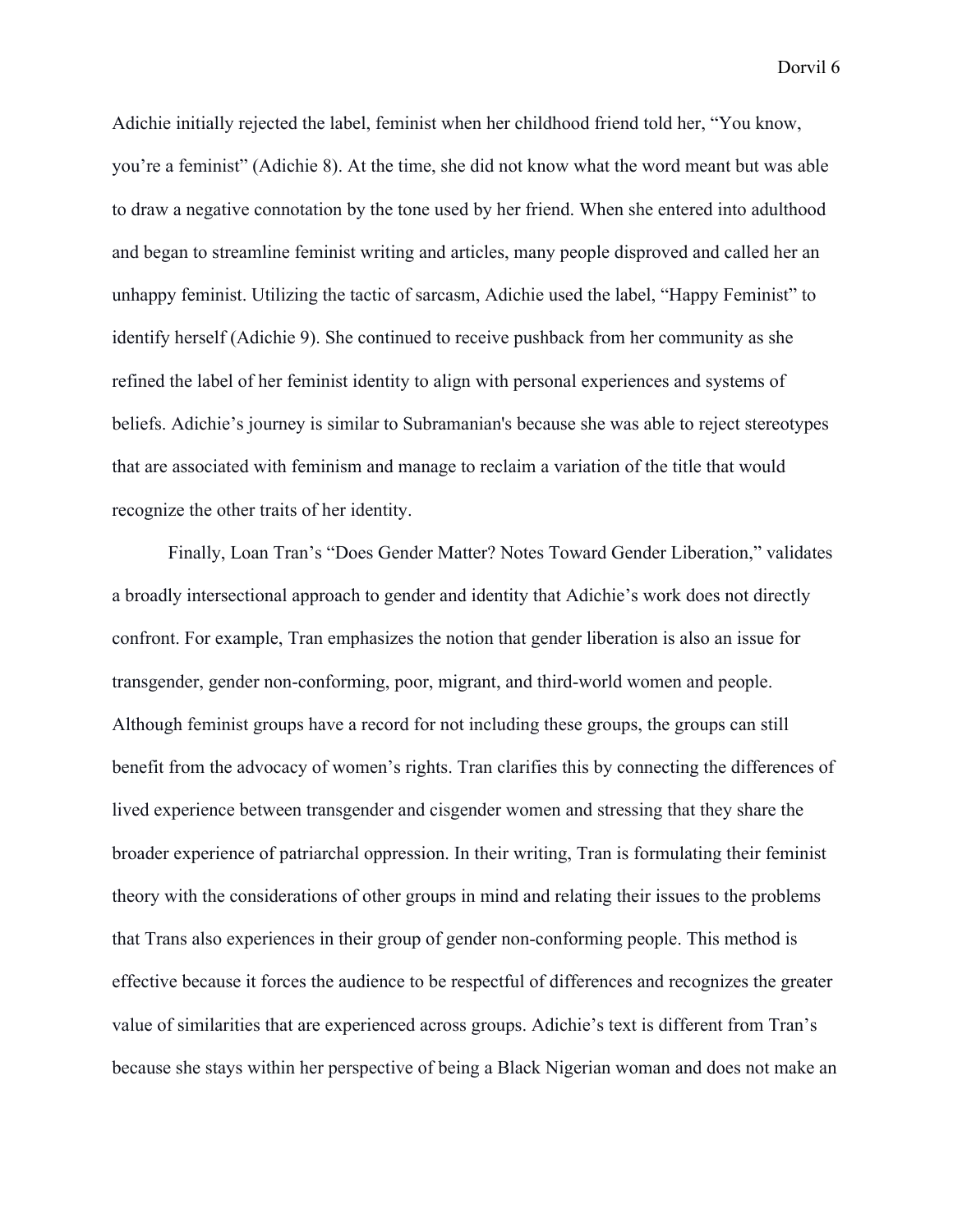attempt to go further and broaden her advocacy. Adichie's novel could greatly benefit by acknowledging Black transwomen in Nigeria or any other group of people that can benefit from her proposal. This tactic could spread the outreach of her message.

 Overall, Chimamanda Ngozi Adichie's *We Should All Be Feminist,* proposes an excellent theory that everyone should be feminist and proudly claim the role. The book referenced themes and utilized methods of reasoning that complimented the readings utilized in, *Gendered Lives: Intersectional Perspectives*. Adichie's book relates to the "Declaration of Sentiments" by Elizabeth Cady Stanton. Adichie's understandings are similar to those presented in "A Black Feminist Statement" by the Combahee River Collective. Adichie's journey to acceptance of feminism is similar to Mathangi Subramanian's, "The Brown Girl's Guide to Labels". The work of Patricia Hill Collins in, 'Excerpt From "Black Feminist Thought: Knowledge, consciousness, and the Politics of Empowerment" is useful because it explains Adichie's theory. Lastly, in "Does Gender Matter? Notes Toward Gender Liberation," Loan Tran demonstrates an intersectional approach that differs from Adichie's work.